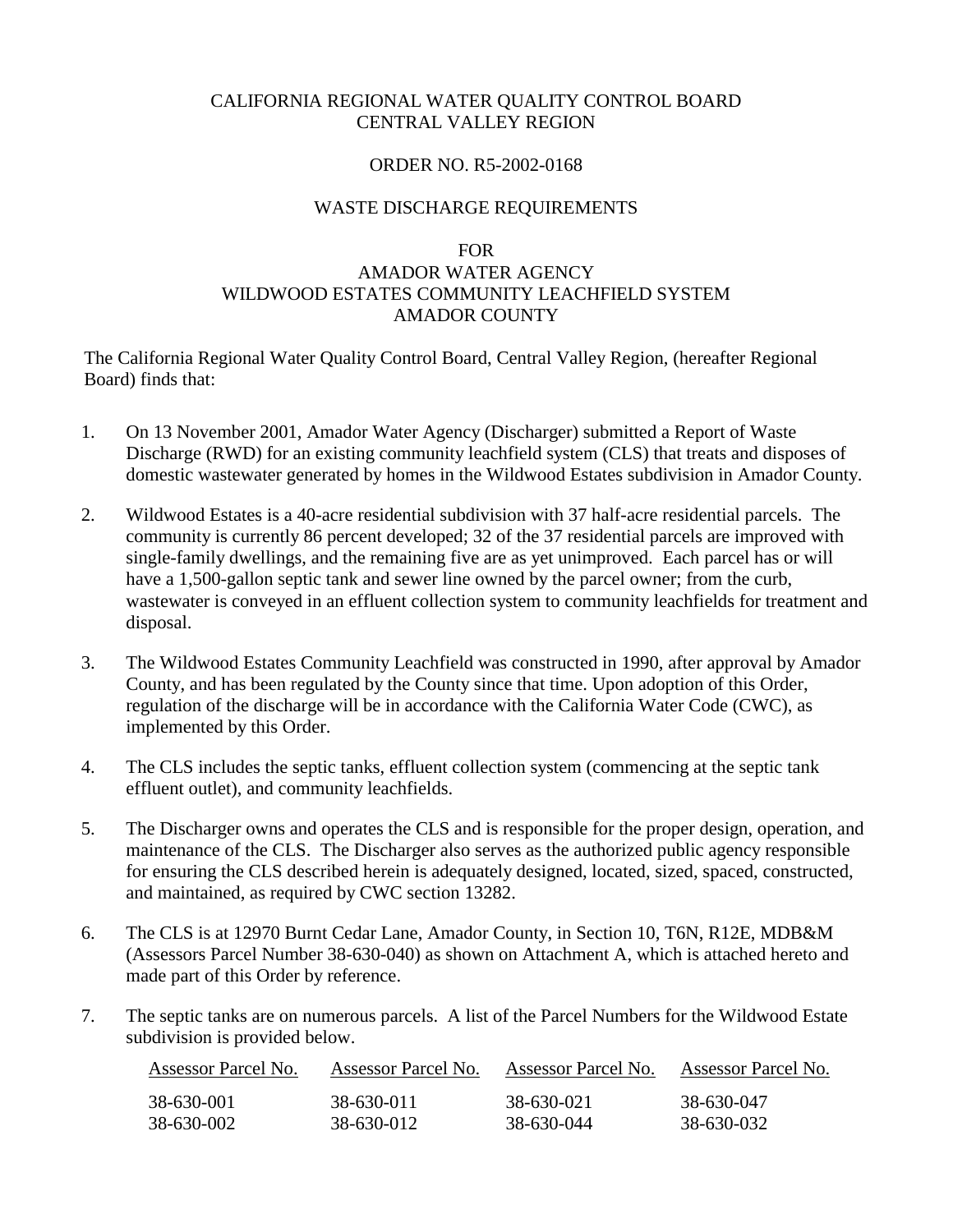| <b>Assessor Parcel No.</b> | Assessor Parcel No. | Assessor Parcel No. | Assessor Parcel No. |
|----------------------------|---------------------|---------------------|---------------------|
| 38-630-003                 | 38-630-013          | 38-630-045          | 38-630-033          |
| 38-630-004                 | 38-630-014          | 38-630-024          | 38-630-034          |
| 38-630-005                 | 38-630-015          | 38-630-025          | 38-630-035          |
| 38-630-006                 | 38-630-016          | 38-630-026          | 38-630-036          |
| 38-630-007                 | 38-630-017          | 38-630-027          | 38-630-037          |
| 38-630-008                 | 38-630-018          | 38-630-028          |                     |
| 38-630-009                 | 38-630-019          | 38-630-029          |                     |
| 38-630-010                 | 38-630-020          | 38-630-030          |                     |

### **Existing Facility and Discharge**

- 8. Each septic tank in the subdivision consists of a two-chamber fiberglass septic tank. Both chambers capture and store solids while they undergo anerobic decomposition. The heavier solids settle and form sludge at the bottom. The lighter solids, including fats and greases, rise to the surface and form a scum layer. The scum and sludge undergo decomposition and digestion, which both liquifies some solids (which are then discharged) and also produces carbon dioxide and methane gas, which are volatilized from the tank. Both the liquefaction and gasification processes reduce the solids volume in the tank and therefore reduce the frequency of septic tank cleaning.
- 9. The septic tanks have two basic functions, waste treatment and solids storage, but it is essential to the long-term function of the community leachfields that particulate (i.e., non-liquefied sludge) solids and scum be kept from exiting the tank. For this reason, the exit of the second chamber draws from the tank below the scum and above the sludge, and it is imperative that regular inspections and cleanings assure that neither the sludge layer nor the scum layer increases to the extent that particulates are scoured and discharged from the tanks. As an added safety measure, each tank effluent port is fitted with a plastic effluent filter cartridge (1/8 inch screen) to capture errant solids.
- 10. The septic tanks are inspected on an annual basis by Discharger. If a septic tank requires cleaning, it is the homeowner's responsibility to have the septic tank pumped out and the sludge shipped offsite for disposal at an authorized facility. If the homeowner doesn't pump the tank, then the Discharger will arrange for the work and bill the homeowner.
- 11. Effluent flows via gravity from each septic tank to the effluent collection system. The entire effluent collection system operates by gravity and discharges into two dosing tanks, each of which is equipped with a dosing siphon. The dosing tanks discharge the wastewater to the community leachfields. The two dosing siphons and tanks are identical, but each doses a separate leachfield. The siphons used are Orenco Systems' Model No. 442 and the dosing tanks are 1,500 gallon concrete septic tanks. The RWD indicates that each leachfield dose is approximately 1,200 gallons. Dosing occurs four times per day at design flow.
- 12. The two community leachfields consist of approximately 4,300 total linear feet of pressure dosed leachline on a 4.2-acre parcel, as shown on Attachment B, which is attached hereto and made part of this Order by reference. The 4,300 feet of leachline is divided into approximately equal amounts between the two separate leachfields. Distribution pipes within each disposal trench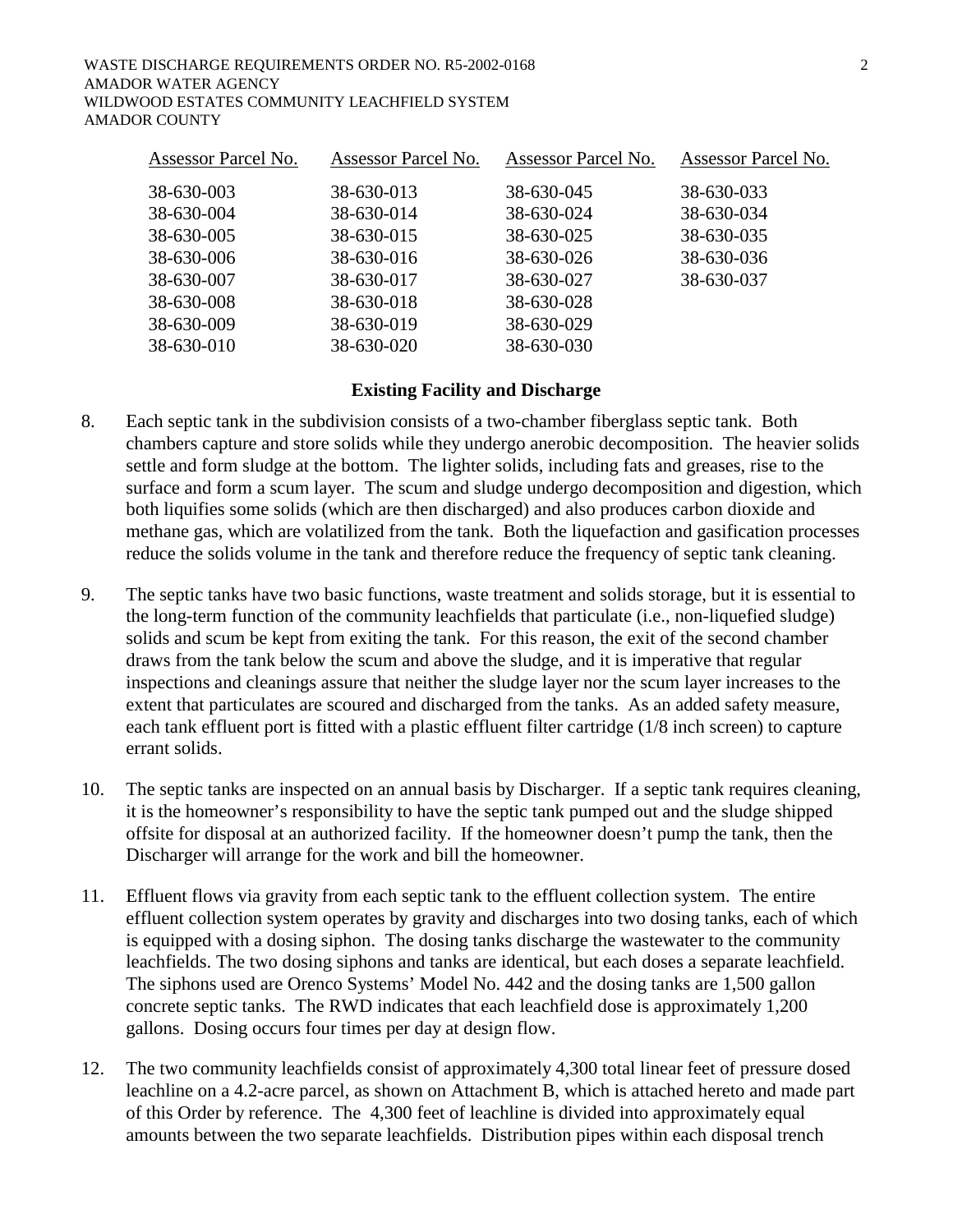within a leachfield are fitted with ball valves for the purpose of equal distribution of wastewater to all the leachlines; the ball valves are intended to compensate for varying heads due to elevation differences and friction losses between the various leachlines. These valves were adjusted at the time of the initial system testing to provide equal pressure in all leachlines as they enter the disposal trenches, but need to be checked and adjusted periodically.

- 13. Good practice requires that either an alternate leachfield of the same size be installed and alternately used or that sufficient area be set aside to replace the entire leachfield. This leachfield area has sufficient space available along the northern border to accommodate complete replacement of the entire 4,300 feet of leachline.
- 14. To minimize soil saturation of the leachfield area during the wet season, a stormwater diversion ditch directs stormwater away from the leachfields. The stormwater ditch is part of the CLS and needs to be maintained to ensure effective wet-weather performance of the leachfields.
- 15. The RWD states that the CLS is designed for approximately 10,300 gallons per day (gpd). Design flow is based on a single family dwelling flow of 263 gallons per day (a total daily average flow of 9800 gpd from the 37 parcels when fully built out).
- 16. Limited tests performed in the leachfield area prior to construction indicated that the average percolation rate at a soil depth of 36 inches is approximately 39 minutes per inch (mpi) and at a soil depth of 60 inches is approximately 60 mpi. The disposal trenches are 41 to 53 inches deep and 36 inches wide with 30 inches of drainage rock below the distribution lateral, with nine feet between trenches. The wastewater application rate is approximately 0.3 gallons per day per square foot of disposal trench (considering the invert and the full 30 inches of sidewall area) at design flow.
- 17. On 2 July and 10 July 2001, the Discharger collected samples of the wastewater effluent discharged from the the two dosing siphon tanks to the leachfields. The sample data from each monitoring event are presented below.

|              | 2 July 2001 | 10 July 2001<br>Effluent  |
|--------------|-------------|---------------------------|
|              |             |                           |
|              |             | Concentration             |
|              |             |                           |
| S.U.         | 6.8         | 6.8                       |
| mg/1         | 282         | 304                       |
| mg/1         | 56          | 58                        |
| mg/1         | 106         | 176                       |
| $MPN/100$ ml | >2400       | >2400                     |
| $MPN/100$ ml | >2400       | >2                        |
|              | Units       | Effluent<br>Concentration |

18. The sample data indicate that the septic tanks provide primary treatment. Wastes that pass through the septic tanks are discharged to the soil underlying the leach lines; the soil then treats some of the remaining wastes. However, the amount of treatment depends on the waste type and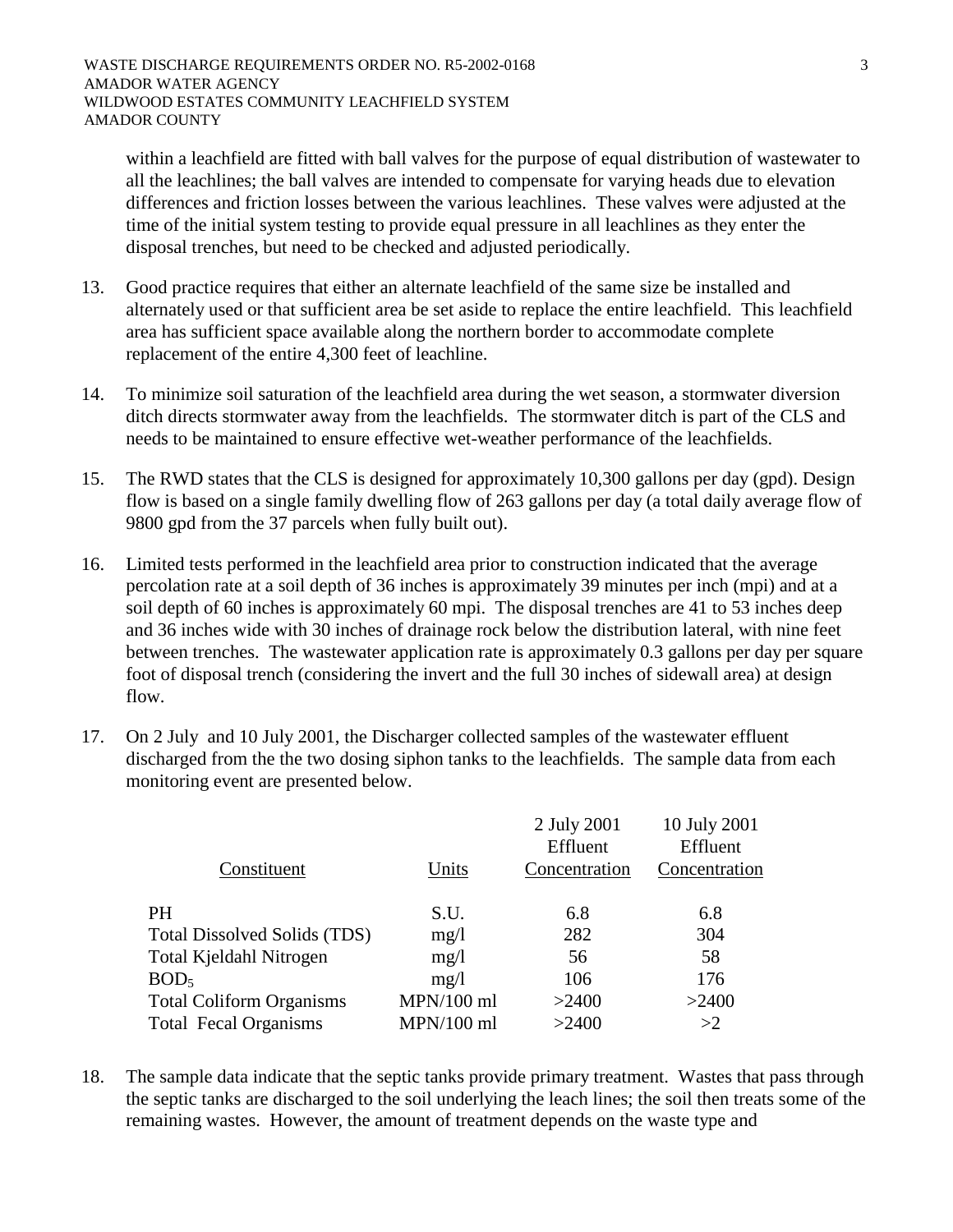concentrations, soil type and depth, percolation rates, wastewater application rates, and depth to groundwater. Under the best of circumstances, some waste constituents may migrate through the soil column to the underlying groundwater. Groundwater monitoring is appropriate and necessary to monitor the effectiveness of treatment within the soil column and assure groundwater quality consistent with terms specified herein.

- 19. On 1 February 1996, the Amador County Environmental Health Department conducted an inspection of Wildwood Estates Community Leachfield. The inspection report states "*In the southeast portion of the site, near a dosing tank, numerous small cedars, less than 12" tall, were seen. Experience has shown that one of the biggest threats to leachfield longevity is infiltration of leach rock by tree roots."*
- 20. On 19 March 1998, the Amador County Environmental Health Department conducted a second inspection of the Wildwood Estates Community Leachfield. The inspection report states "*Several cedar and pine saplings have sprouted over the drainagefield. Removal of these saplings should be prioritized to prevent root intrusion which is a major cause of premature leachfield failure*."
- 21. On 24 February 2000, Amador County Environmental Health Department conducted a third inspection of the Wildwood Estates Community Leachfield. The inspection report states "*It appears that there is a broken pipe at the valve box serving trenches 28, 29, 30, 46, 47, and 48. There was effluent on the ground surface and the valve box was full of effluent…No effluent was noted flowing offsite*."
- 22. Monitoring of wastewater depth in disposal trenches can aid in estimating the condition of leachfields and adjusting distribution of wastewater within the leachfield, and is key to determining when replacing a leachfield is necessary. The Discharger installed observation wells in the disposal trenches for this purpose. The February 2000 County inspection found effluent in most of the 48 disposal trenches. The depth of effluent in the disposal trenches ranged from 23 to 42 inches below ground surface (or 1 to 30 inches above the invert of the trench). Trenches range in depth from 41 to 53 inches below the ground surface.
- 23. Waste brines from water softeners could adversely affect the functioning and life of the community leachfields, as well as cause unnecessarily elevated concentrations of sodium and chloride that can degrade groundwater and adversely affect agricultural use of the groundwater. Because the Wildwood Estates homeowners receive excellent quality supply water, the use of water softeners is unnecessary, and if the Discharger allows them, they must exclude selfregenerating models.
- 24. Acid and organic chemical solvent septic system additives typically contain halogenated and aromatic hydrocarbons that are highly mobile in soils and groundwater. The additives can impede effective treatment and pollute groundwater, and their use must be restricted as monitoring and cleanup can be costly.
- 25. An operation and maintenance manual*,"Wildwood Estates Sewerage System",* was developed for the CLS when it was orginally built in 1990; however, the manual does not address operation and maintaince that are necessary to assure complance with this Order and therefore must be revised.
- 26. No other sources of wastewater exist in the vicinity of the leachfield area.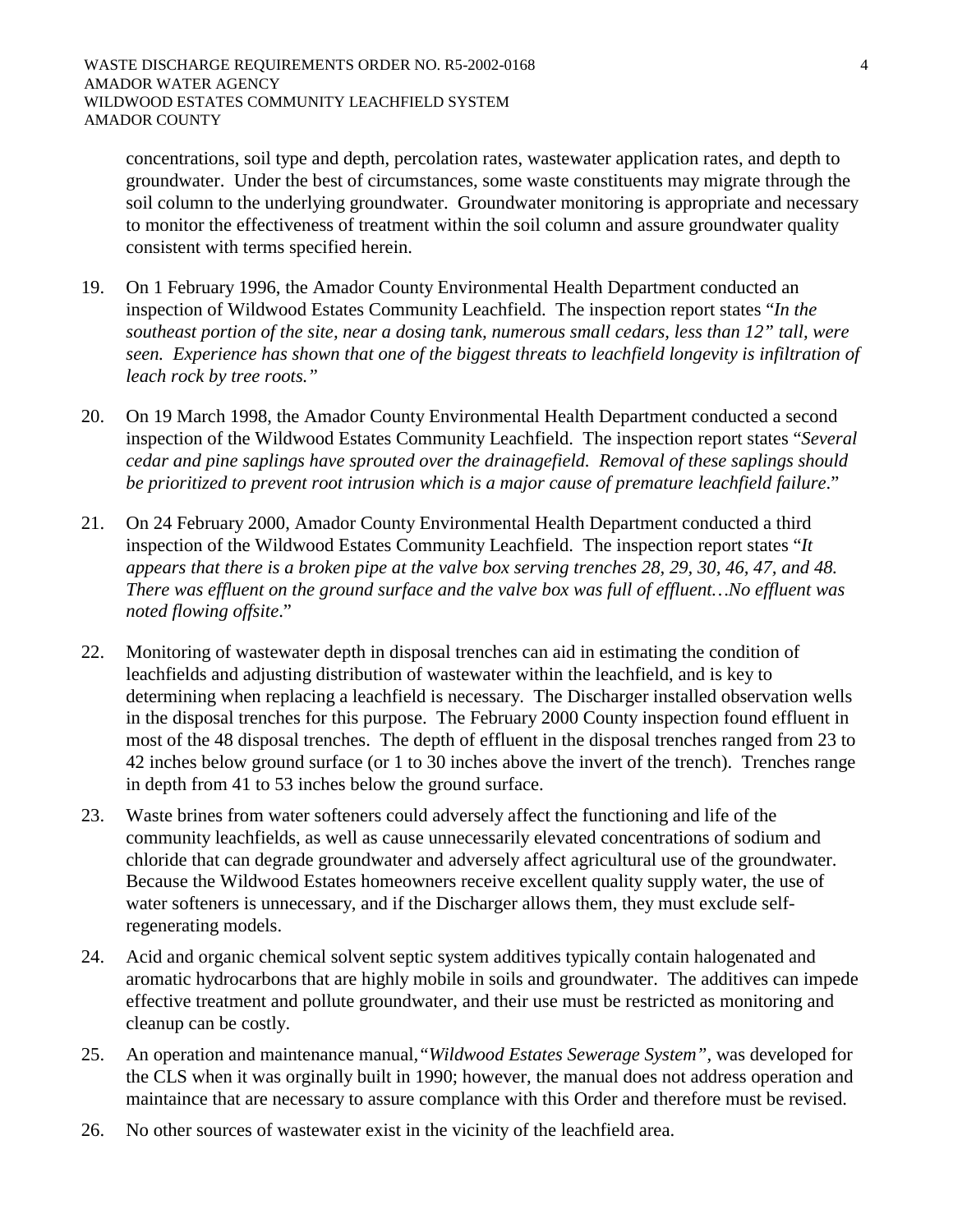#### **Effluent Collection System**

- 27. The Wildwood Estates effluent collection system consists of a network of two-inch, Schedule 40 PVC pipe laid at variable grades throughout the subdivision, and consists of three primary collection mains that terminate at the two dosing tanks. Unlike conventional wastewater collection systems, this collection system does not contain any manholes. Instead, air relief/vacuum valves have been installed at high points and dead-end laterals. The peak design flow rate for the main collection lines is approximately 80 gallons per minute. The effluent collection system does not contain any electrically operated equipment.
- 28. A collection system "overflow" is a discharge to ground surface or to surface water from the effluent collection system at any point upstream of the dosing tanks. Temporary storage or collection facilities may be utilized during maintenance operations and discharges to these facilities are not considered overflow events, provided that the waste is fully contained and properly disposed of.
- 29. Potential causes of overflows within this system include grease blockages, root blockages, debris blockages, sewer line flood damage, air relief/vacuum valve failures, vandalism, storm or groundwater inflow/infiltration, lack of capacity, and contractor caused blockages.
- 30. Sanitary sewer overflows often contain high levels of suspended solids, pathogenic organisms, nutrients, oxygen demanding organic compounds, oil and grease, and other wastes. Sanitary sewer overflows can cause temporary excedences of applicable water quality objectives, pose a threat to public health, adversely affect aquatic life, and impair the public recreational use and aesthetic enjoyment of surface waters in the area.
- 31. The Discharger is expected to take all necessary steps to adequately maintain and operate, and thereby prevent overflows from, its effluent collection system. A reasonable means to accomplish this is to prepare and implement an operation and maintenance manual that includes overflow prevention and response features.

### **Planned Changes in Discharge**

32. The CLS was designed for full buildout of the community. The Discharger does not have plans for improvements or expansions of the CLS at this time.

### **Site-Specific Conditions**

- 33. The mean annual rainfall, based on data from Electra Power House CIMIS weather station, is 28 inches per year.
- 34. All portions of the CLS are outside of the 100-year flood zone.
- 35. The CLS lies within the Middle Sierra Hydrologic Area No. 532.40, as depicted on interagency hydrologic maps prepared by the Department of Water Resources in August 1986.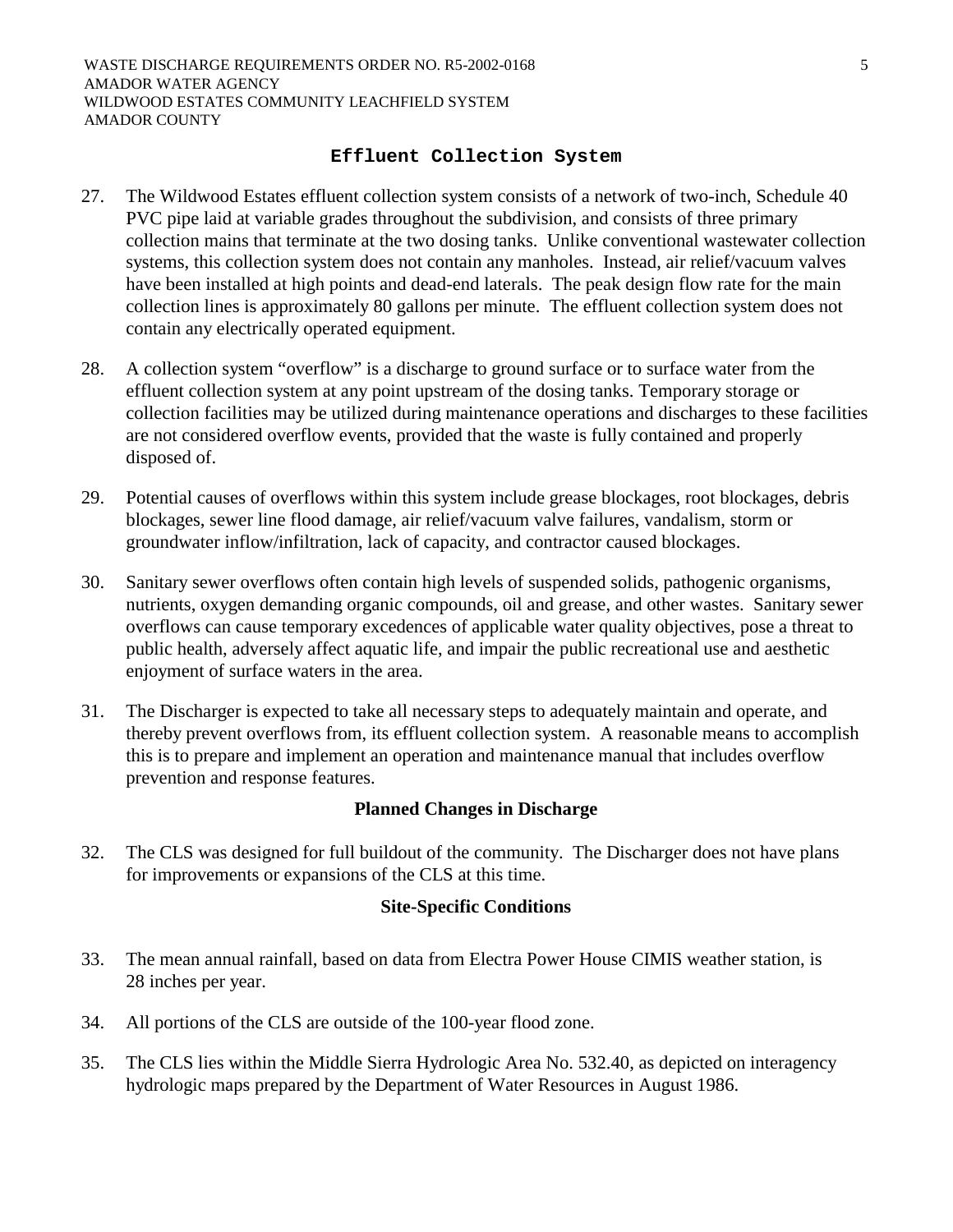- 36. Soils on the site are of the Josephine and Sites series of metasedimentary origin. The solids have a relatively high clay content resulting in relatively slow percolation rates. Soil depth is shallow and the depth to bedrock is approximately eight feet.
- 37. Slopes in the leachfield area vary up to 30% toward Grass Valley Creek, immediately below the leachfield area. Elevations range from 2685 ft MSL at the upslope end to approximately 2600 ft MSL on the downslope side. Soil stability could be an issue under saturated soil conditions.
- 38. The Discharger states that the first recoverable groundwater is located in a relatively thin zone of saturated soil overlying the bedrock. The water in this zone will flow down the slope as it trys to percolate into the fissures of the less permeable bedrock. Therefore, groundwater monitoring wells will be fairly shallow in depth. With shallow wells and a steep slope, water levels in the groundwater monitoring wells may not provide anything more about the groundwater flow direction that is not more accurately deduced from the site topography; therefore, an upgradient well is not needed to ascertain direction of the groundwater movement in this specific case.

Since the upgradient groundwater monitoring well is not needed to determine movement of the shallow groundwater, the Discharger has requested that construction of the upgradient well be postponed until there is evidence that it is necessary to clarify the background shallow groundwater conditions. If the downgradient groundwater monitoring wells do not show problems with the shallow groundwater, then the upgradient groundwater monitoring well and related monitoring will not have to be performed. However, if the downgradient groundwater monitoring wells show evidence of a problem, then the Discharger shall install and monitor an upgradient groundwater monitoring well.

39. Potable water for the subdivision is provided by the Discharger and originates from the Mokoleumne River. The TDS of the source water is approximately 28 mg/L.

# **Groundwater Degradation**

- 40. State Water Resources Control Board (SWRCB) Resolution No. 68-16 ("Policy with Respect to Maintaining High Quality Waters of the State") (hereafter Resolution 68-16) requires a regional board in regulating the discharge of waste to maintain high quality waters of the state (i.e., background water quality) until it is demonstrated that any change in quality will be consistent with maximum benefit to the people of the State, will not unreasonably affect beneficial uses, and will not result in water quality less than as described in plans and policies. The discharge is required to meet waste discharge requirements that will result in the best practicable treatment or control of the discharge necessary to assure that pollution or nuisance will not occur and highest water quality consistent with maximum benefit to the people will be maintained.
- 41. Some degradation of groundwater in the leachfield area is consistent with Resolution 68-16 provided that degradation:
	- a. is confined to a reasonable area;
	- b. is minimized by means of full implemention, regular maintenance, and optimal operation of best practicable treatment and control (BPTC) measures;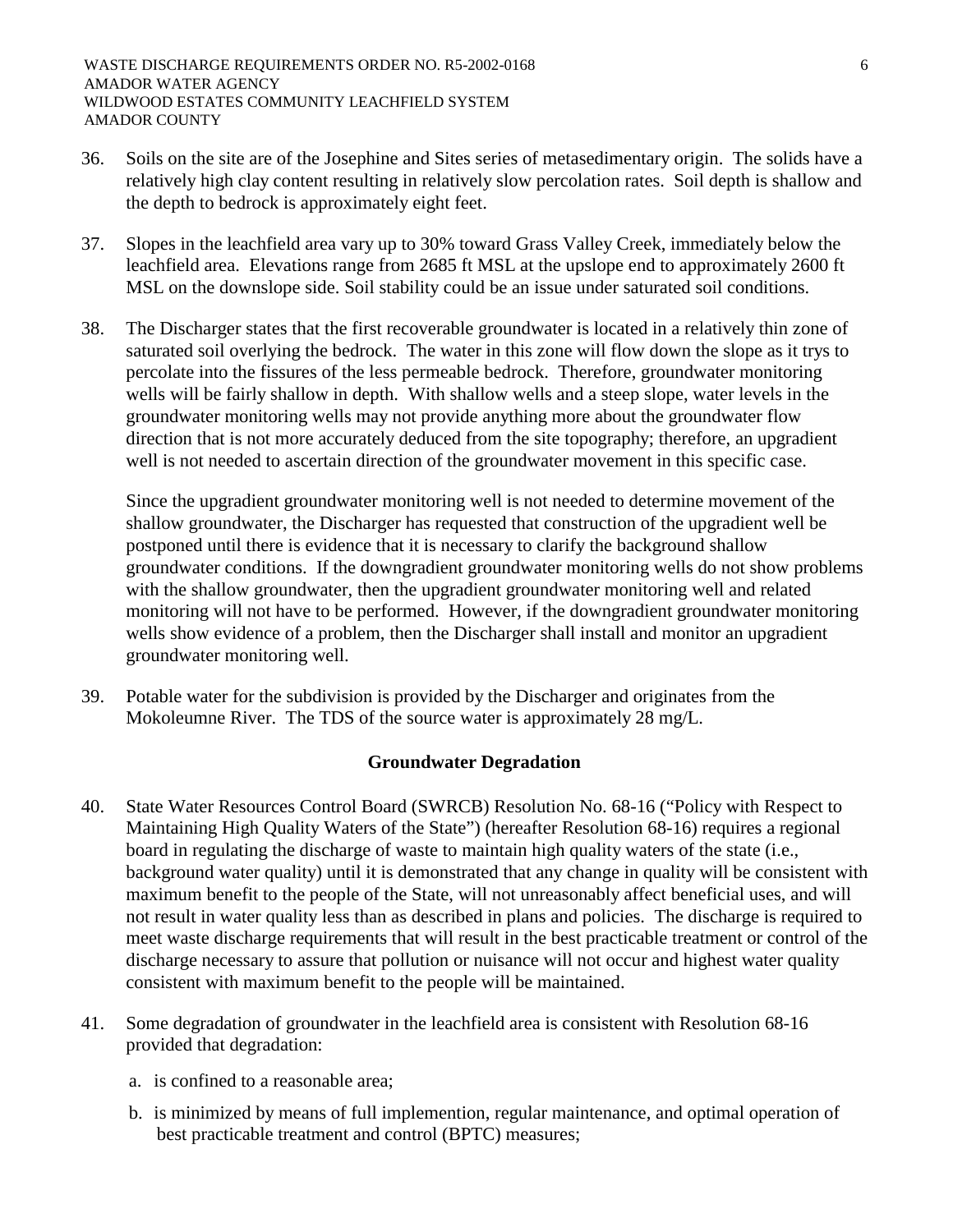- c. is limited to waste constituents typically encountered in domestic wastewater; and
- d. does not result in water quality less than that prescribed in the applicable basin plan.

### **Basin Plan, Beneficial Uses, and Regulatory Considerations**

- 42. The *Water Quality Control Plan for the Sacramento River and San Joaquin River Basins, Fourth Edition*, (hereafter Basin Plan) designates beneficial uses, establishes water quality objectives, contains implementation plans and policies for protecting waters of the basin, and incorporates by reference plans and policies adopted by the State Water Resources Control Board. Pursuant to Section 13263(a) of the CWC, waste discharge requirements must implement the Basin Plan.
- 43. Surface water drainage for the CLS site is to Grass Valley Creek, a tributary to Sutter Creek, which is in turn tributary to Dry Creek, and thence the Sacramento-San Joaquin Delta.
- 44. The beneficial uses of Sacramento-San Joaquin Delta are municipal and domestic supply; agricultural irrigation and stock watering; industrial process and service supply; water contact recreation; non-contact water recreation; warm and cold freshwater habitat; migration for warm and cold water species; warm water spawning; wildlife habitat; and navigation.
- 45. The beneficial uses of the underlying groundwater are municipal and domestic supply, agricultural supply, industrial service supply, and industrial process supply.
- 46. The Basin Plan establishes numerical and narrative water quality objectives for surface and groundwater that waste discharge requirements must implement. To implement narrative water quality objectives, translators of available water quality criteria must be applied on a case-by-case basis to determine the appropriate numerical limitation.
- 47. The Basin Plan identifies maximum contaminant levels (MCLs) as numerical water quality objectives for waters designated as municipal supply. More stringent criteria than MCLs are sometimes necessary to ensure that waters do not contain chemical constituents in concentrations that adversely affect beneficial uses.
- 48. The Basin Plan contains narrative water quality objectives for chemical constituents, tastes and odors, and toxicity. The toxicity objective requires that groundwater be maintained free of toxic substances in concentrations that produce detrimental physiological responses in humans, plants or animals. The chemical constituent objective requires that groundwater shall not contain chemical constituents in concentrations that adversely affect beneficial uses. The tastes and odors objective requires that groundwater shall not contain taste or odor producing substances in concentrations that cause nuisance or adversely affect beneficial uses.
- 49. The Basin Plan allows the use of septic tank/leachfield systems where a conventional municipal sewerage system is not available provided construction guidelines referenced in the Basin Plan are met and provided a properly empowered entity assumes responsibility for the systems. This entity must assure proper operation and maintenance, and assure system replacement as necessary to preclude nuisance, pollution, and health impacts. In addition to the requirements of CWC section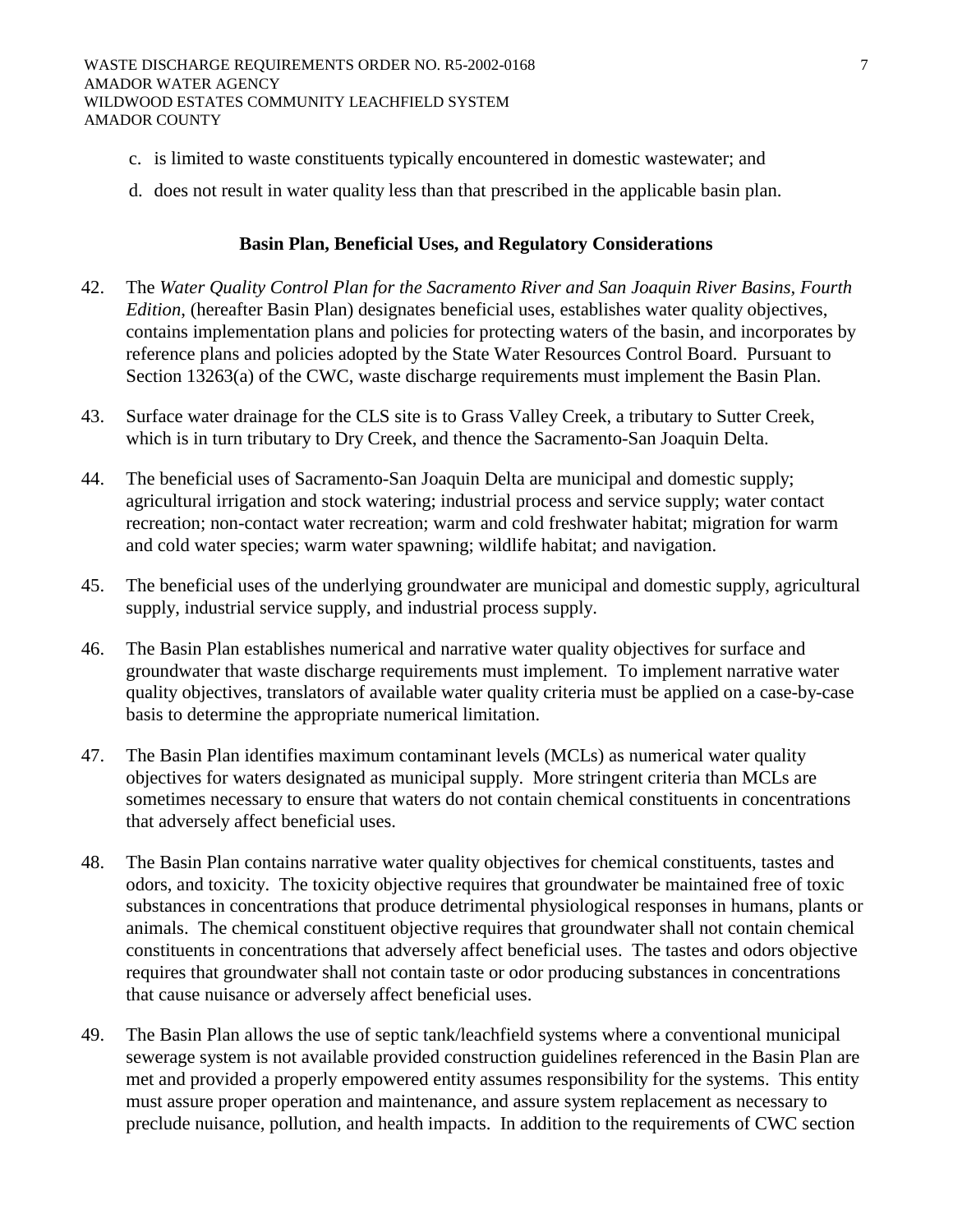13282, the Basin Plan requires that the public entity be empowered to finance its actions and empowered to issue permits, conduct monitoring and surveillance, and maintain control of pumping and disposal of septage, as well as to abandon properly, if necessary, any CLS.

### **Antidegradation Analysis**

- 50. The CLS provides minimal treatment of wastewater and is highly dependent upon proper management and waste constituent attenuation in the disposal field to prevent pollution of groundwater and to protect beneficial uses. While the Basin Plan conditionally allows septic tanks with leachfield systems for rural development, it includes the expectation of optimal site selection and conservative design which meet minimum guidelines, and attentive and judicous operation and maintenance. This leachfield area fails to meetBasin Plan criteria for depth of soil below leaching trenches, and historical preventative precautions, as well as operation and maintenance, have been deficient. This Order requires the discharger to prevent pollution, nuisance, or contamination, and requires the discharger to appropriately operate and maintain the systems consistent with CWC section 13282. In addition, this Order include provisions to implement Resolution 68-16.
- 51. TDS concentrations in the effluent are well below the governing numerical water quality objective of 450 mg/L, a water quality criterion translated pursuant to Basin Plan procedures from narrative objectives that require protection of agricultural supply, the beneficial use most sensitive to TDS. Other salt components can safely be assumed to be proportionately low such that TDS can be an effective indicator parameter in their regulation, and restricting the use of water softeners should make them unimportant in regulating water quality. The threat of toxic chemicals can reasonably be controlled through periodic education of homeowners.
- 52. The incremental addition of dissolved salts though water useage (about 275 mg/L) is at the high end of normal for domestic use, but reasonable considering modern water conservation practices. A TDS effluent limitation of 310 mg/L represents no cost or change in practice for the Discharger, and limits salt degradation to a reasonable amount while providing some protection of the groundwater beneath the community leachfields.
- 53. Waste constituents in effluent that represent the greatest risk of exceeding a water quality objective and may be used as indicator parameters regarding the performance of the CLS are nitrogen and coliform. As demonstrated from effluent samples, both must be effectively attenuated within the soil to assure water quality objectives are met. The constraining water quality objective for nitrogen prescribed by the Basin Plan, using the prescribed translation process to rule out other beneficial uses as more sensitive, is the MCL, 10 mg/L. The Basin Plan numeric water quality objective for total coliform is 2.2 MPN/100 mL.
- 54. Groundwater limitations equal to water quality objectives for indicator waste constituents are appropriate, as is a more restricted TDS groundwater limitation, and consistent with maximum benefit to the people of the State for this CLS. Accordingly, the discharge as authorized is consistent with the antidegradation provisions of Resolution 68-16.
- 55. As data are insufficient to establish that the discharge complies with all conditions of authorization, a schedule of tasks to evaluate the CLS and characterize groundwater for indicator waste constituents is appropriate and necessary. Completion of these tasks may show that some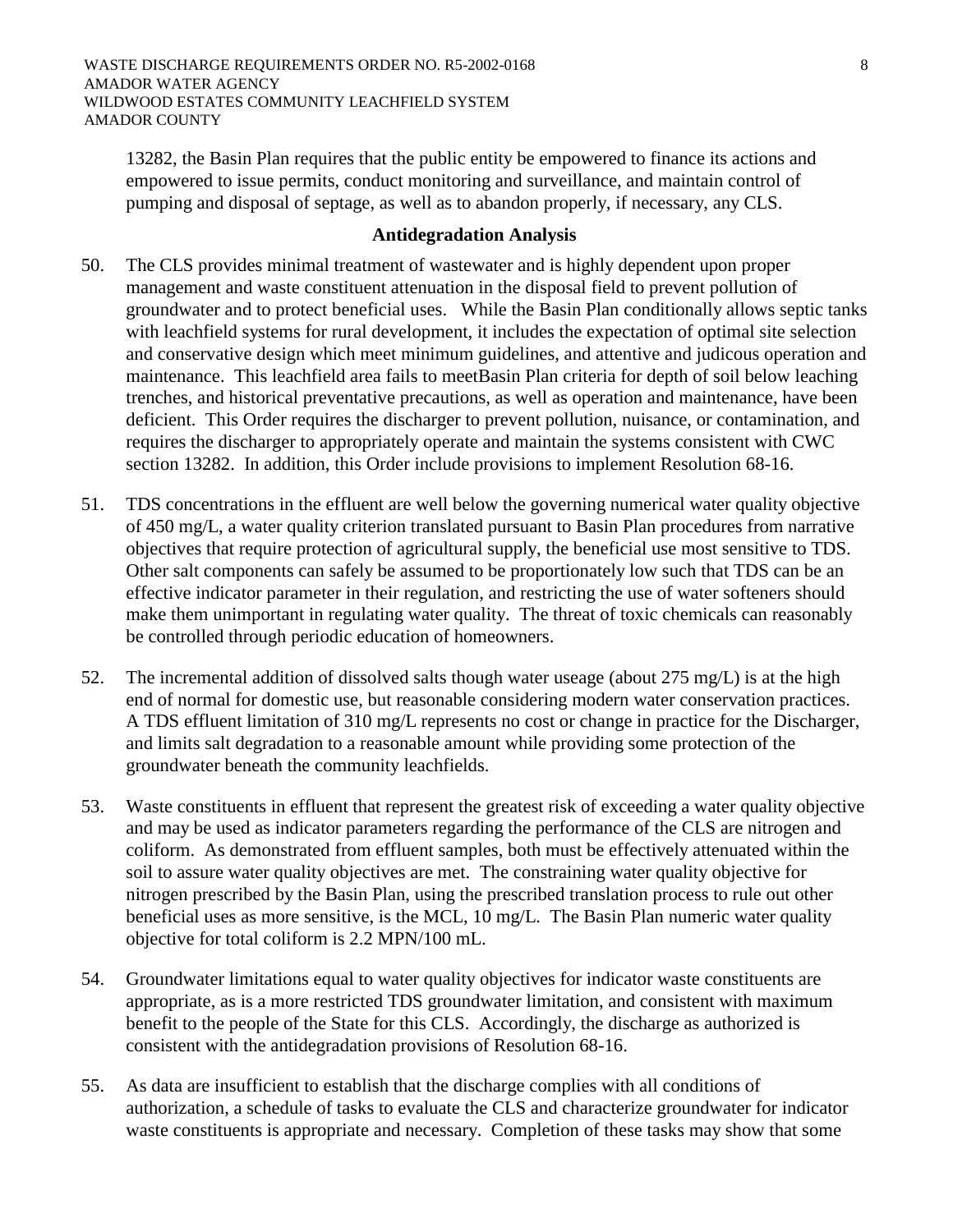conditions are not met and necessitate modifications to the CLS (e.g., sand filters, disinfection) to allow continued discharge.

56. Section 13241 of the CWC requires that various factors, including economic considerations, be considered when adopting water quality objectives into a Basin Plan. Water Code Section 13263 requires that factors in Section 13241 be considered in adopting waste discharge requirements. The State Board has held that factors of section 13241 need not be specifically addressed when implementing existing water quality objectives in waste discharge requirements because the factors were already considered in adopting the Basin Plan. Although there is no obvious cost to the TDS limitation, cost savings in life of the leachfield and less degradation of groundwater should be realized. No additional analysis of Section 13241 factors is required.

#### **Other**

- 57. The State Water Resources Control Board adopted Order No. 97-03-DWQ (General Permit No. CAS000001) specifying waste discharge requirements for discharges of storm water associated with industrial activities, and requiring submittal of a Notice of Intent by all affected industrial dischargers. The wastewater treatment plant facilities are located underground and are not exposed to stormwater runoff. Because there is no storm water discharge, the Discharger is not required to obtain coverage under General Permit No. CAS000001.
- 58. On 7 February 1990, in accordance with the California Environmental Quality Act (Title 14, California Code of Regulations (hereafter CCR), section 15261 et seq.), the Amador County Planning Commission certified a final Negative Declaration for the Wildwood Estates subdivision, including the CLS.
- 59. The project, as approved by Amador County, may degrade water quality, possibly to the degree that water quality objectives will be violated, beneficial uses impacted, and pollution, contamination, or nuisance created. However, Prohibition A.6, Discharge Specification B.8, Effluent Limitations C, Groundwater Limitations E, and Provisions F.1, F.4, F.7, and F.9, among others, mitigate or avoid pollution, nuisance, contamination, exceedance of water quality objectives, and impacts on beneficial uses.
- 60. Section 13267(b) of the CWC provides that:

*In conducting an investigation specified in subdivision (a), the regional board may require that any person who has discharged, discharges, or is suspected of having discharged or discharging, or who proposes to discharge waste within its region, or any citizen or domiciliary, or political agency or entity of this state who has discharged, discharges, or is suspected of having discharged or discharging, or who proposes to discharge, waste outside of its region that could affect the quality of waters within its region shall furnish, under penalty of perjury, technical or monitoring program reports which the regional board requires. The burden, including costs, of these reports shall bear a reasonable relationship to the need for the report and the benefits to be obtained from the reports. In requiring those reports, the regional board shall provide the person with a written explanation with regard to the need for the reports, and shall identify the evidence that supports requiring that person to provide the reports*.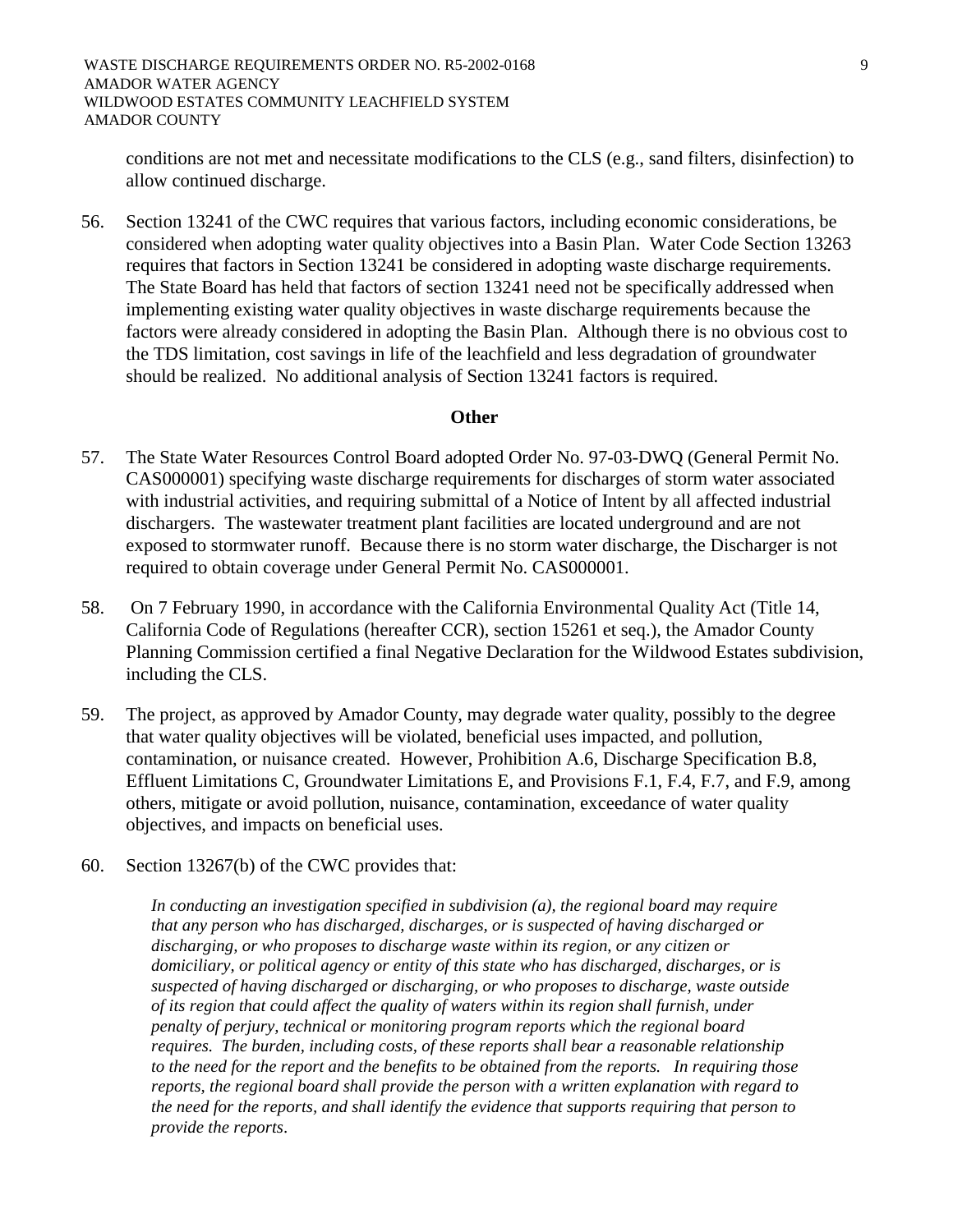The technical reports required by this Order and the attached "Monitoring and Reporting Program No. R5-2002-0168" are necessary to assure compliance with these waste discharge requirements. The Discharger operates facilities that discharge waste subject to this Order.

- 61. The California Department of Water Resources sets standards for the construction and destruction of groundwater wells (hereafter DWR Well Standards), as described in *California Well Standards Bulletin 74-90* (June 1991) and *Water Well Standards: State of California Bulletin 94-81* (December 1981). These standards, and any more stringent standards adopted by the state or county pursuant to CWC section 13801, apply to all monitoring wells.
- 62. State regulations that prescribe procedures for detecting and characterizing the impact of waste constituents from waste management units on groundwater are found in Title 27, CCR, section 20005, et seq. (hereafter Title 27). While the CLS is exempt from Title 27, the data analysis methods of Title 27 may be appropriate for determining whether the discharge complies with the terms for protection of groundwater specified in this Order.
- 63. The discharge authorized herein and the treatment and storage facilities associated with the discharge, except for discharges of residual sludge and solid waste, are exempt from the requirements of Title 27. The exemption, pursuant to Title 27 section 20090(a), is based on the following:
	- a. The waste consists primarily of domestic sewage and treated effluent;
	- b. The waste discharge requirements are consistent with water quality objectives; and
	- c. The treatment and storage facilities described herein are comparable in function to a municipal wastewater treatment plant.
- 64. Pursuant to CWC section 13263(g), discharge is a privilege, not a right, and adoption of this Order does not create a vested right to continue the discharge.

# **Public Notice**

- 65. All the above and the supplemental information and details in the attached Information Sheet, which is incorporated by reference herein, were considered in establishing the following conditions of discharge.
- 66. The Discharger and interested agencies and persons were notified of the intent to prescribe waste discharge requirements for this discharge, and provided an opportunity to submit written views and recommendations and to be heard in a public meeting.
- 67. In a public meeting, all comments pertaining to the discharge were heard and considered.

**IT IS HEREBY ORDERED** that, pursuant to CWC sections 13263 and 13267, the Amador Water Agency, its agents, successors, and assigns, in order to meet the provisions contained in Division 7 of the California Water Code and regulations adopted hereunder, shall comply with the following: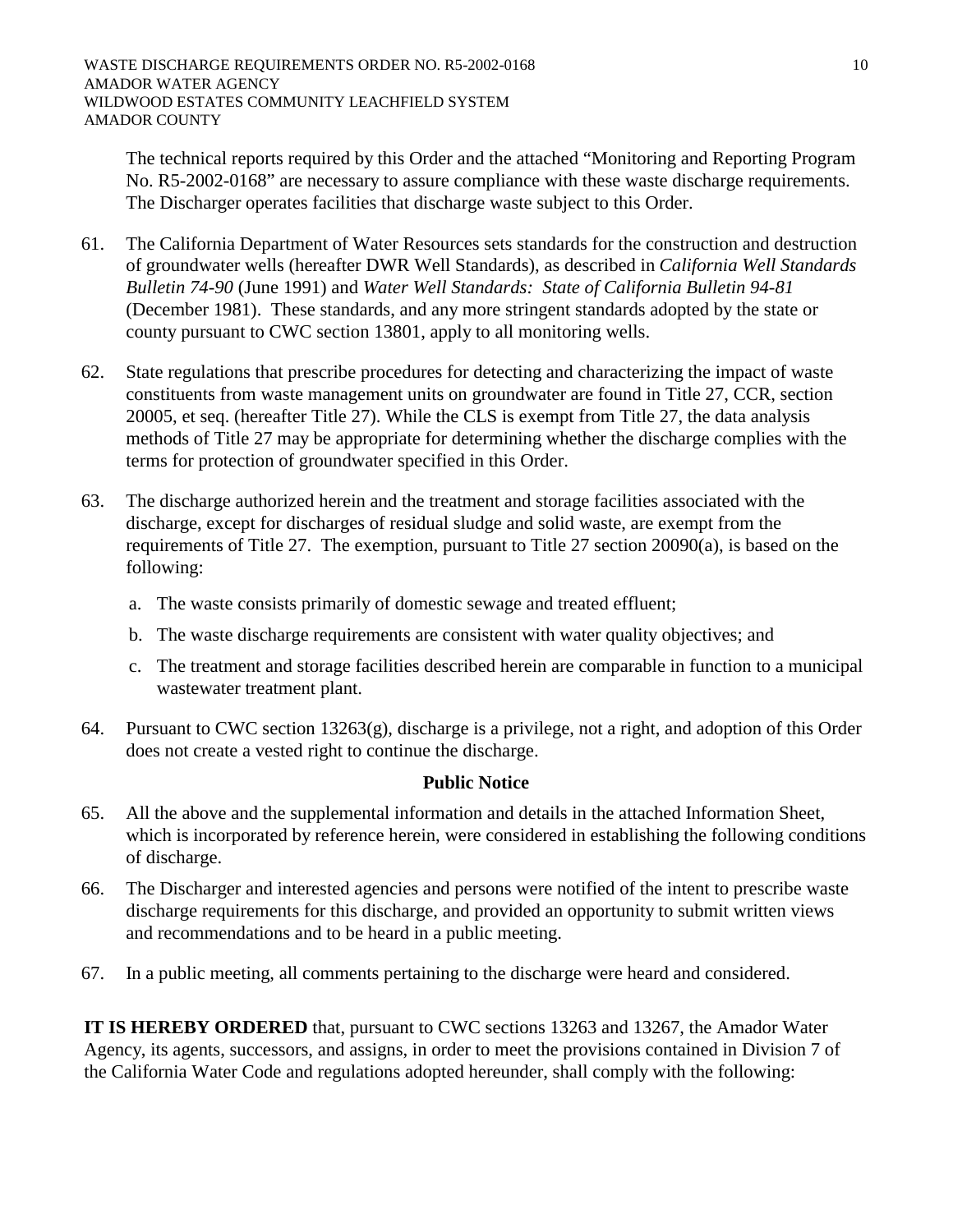*[Note: Other prohibitions, conditions, definitions, and some methods of determining compliance are contained in the attached "Standard Provisions and Reporting Requirements for Waste Discharge Requirements" dated 1 March 1991.]*

## **A. Discharge Prohibitions**

- 1. Discharge of wastes to surface waters or surface water drainage courses is prohibited.
- 2. Bypass or overflow of untreated or partially treated waste is prohibited.
- 3. Discharge of sewage from the sanitary sewer system at any point upstream of the dosing tanks, including septic tanks, is prohibited. Discharge of treated wastewater outside of the leachfield area is prohibited.
- 4. Surfacing of waste within or downgradient of the community leachfields is prohibited.
- 5. Discharge of waste classified as 'hazardous' under Title 23, CCR, Section 2521, or as 'designated' under of CWC section 13173 is prohibited, including any discharge of sludge.
- 6. The discharge of wastewater to any disposal trench where the observation well shows wastewater is within 16 inches of ground surface is prohibited.

## **B. Discharge Specifications**

- 1. The monthly average flow shall not exceed 11,000 gallons per day.
- 2. The wastewater treatment and leachfield areas shall not cause pollution or a nuisance as defined by Section 13050 of the California Water Code.
- 3. Public contact with wastewater in the leachfield area shall be precluded or controlled through such means as fences and signs, or acceptable alternatives.
- 4. No waste constituent shall be released or discharged, or placed where it will be released or discharged, in a concentration or in a mass that causes violation of the Groundwater Limitations.
- 5. Objectionable odor originating from the leachfield area shall not be perceivable beyond the limits of the leachfield area.
- 6. All treatment, storage, and community leachfields shall be designed, constructed, operated, and maintained to prevent inundation or washout due to floods with a 100-year return frequency.
- 7. Application of wastewater shall be confined to the leachfield area defined in this Order.
- 8. The Discharger shall operate all systems and equipment to maximize treatment of wastewater and optimize the quality of the discharge. In particular, the Discharger shall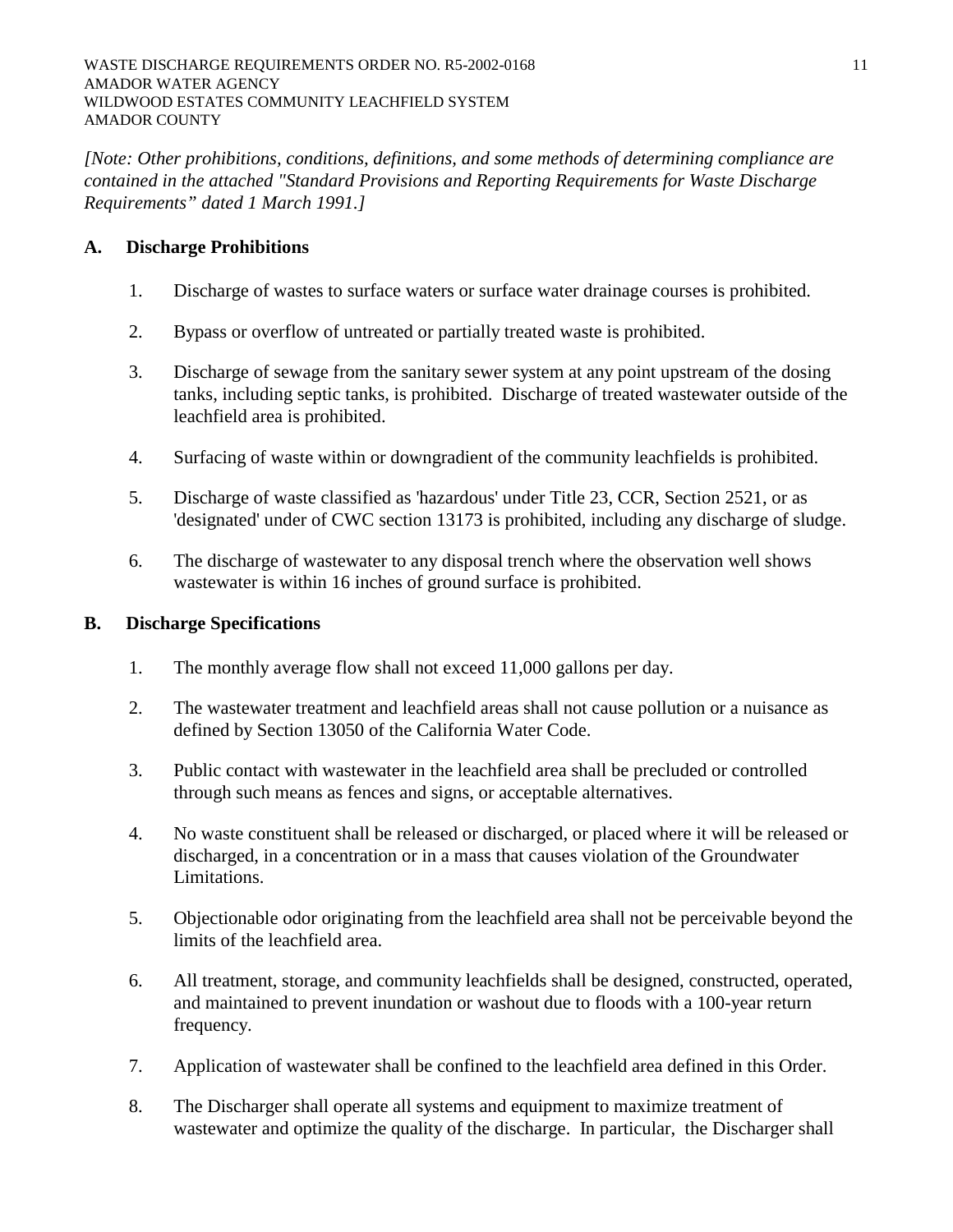comply with the following items, and shall describe their implementation in the Operation and Maintenance Plan required by the Provisions. The frequency of each task may be modified upon written request by the Discharger and written approval by the Executive Officer. The written request must clearly show that the reduction in frequency will not have the potential to impact water quality.

- a. Inspect each septic tank at least annually.
- b. Cut vegetation in the leachfield area as needed to prevent threat of root intrusion into the leachlines and drainage rocks, and remove the vegetative litter.
- c. Annually evaluate whether wastewater is evenly distributed to all the disposal trenches and make modifications to the distribution system as necessary to optimize distribution and preclude the depth of wastewater in any disposal trench exceeding 16 inches from the ground surface.
- d. Prior to 1 November each year, inspect the stormwater diversion ditch and perform necessary maintenance, including vegetation control.
- e. Properly maintain the septic tanks, including pumping a tank when any one of the following conditions exist, or can be reasonably projected to occur before the next inspection of a tank:
	- 1. The combined thickness of sludge and scum exceeds one-third of the tank depth of the first compartment,
	- 2. The scum layer is within three inches of the outlet device; or,
	- 3. The sludge layer is within eight inches of the outlet device.
- f. Require septic tanks that are cracked or otherwise damaged be promptly repaired or replaced.
- g. Clean septic tank filters on a regular basis.
- h. Inform homeowners, through a public education program, about the chemicals and actions which have the potential to impair the proper and sustained functioning of the CLS. Chemicals of concern include self-regenerating water softeners, acid and organic chemical solvent septic system additives, and kitchen greases and oils. Actions of concern include the excessive use of garbage disposal systems, connecting rainfall drainage controls to the collection system, and draining swimming pools into the collection system.
- 9. The CLS shall have sufficient treatment, storage, and disposal capacity to accommodate allowable wastewater flow, inflow and infiltration, and design seasonal precipitation during the winter months. Design seasonal precipitation shall be based on total annual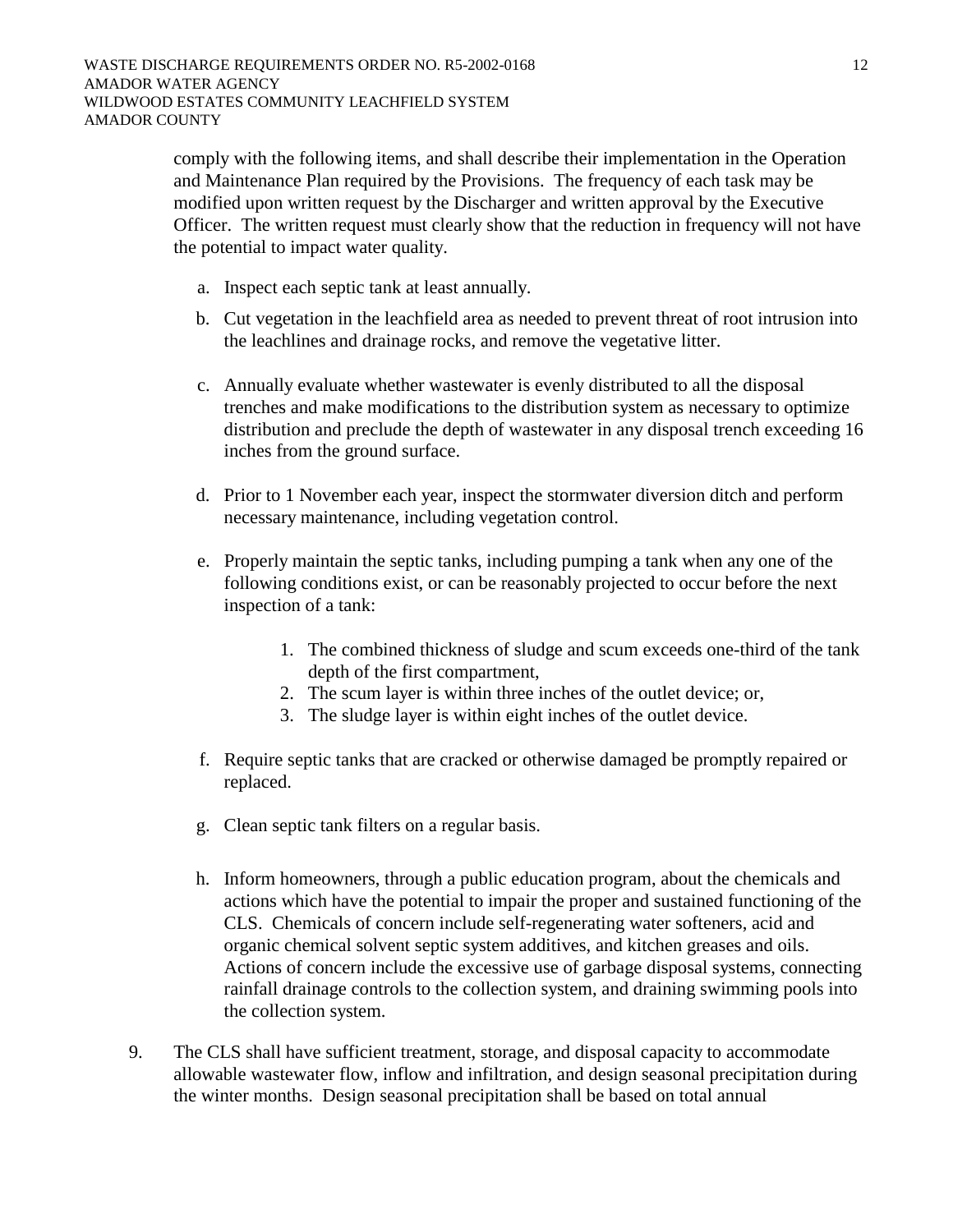precipitation using a return period of 100 years, distributed monthly in accordance with historical rainfall patterns.

- 10. A 100-foot buffer zone shall be maintained from the edge of any watercourse (measured from the 10 year high water mark of the watercourse) or spring, and from any domestic or irrigation well, to the nearest point of the leachfields.
- 11. A 50-foot buffer zone shall be maintained from the leachfields to the nearest property boundary.

# **C. Effluent Limitations**

- 1. Effluent discharged from the dosing tanks shall not have a pH less than 6.5 or greater than 8.5.
- 2. Effluent discharged from the dosing tanks shall not have a monthly average TDS exceeding 310 mg/L*.*

# **D. General Solids Disposal Specifications**

Sludge means the solid, semisolid, and liquid residues removed during the wastewater treatment processes.

- 1. Sludge shall be removed from septic tanks and dosing tanks as needed to ensure optimal operation and optimal life of the community leachfields, but no less frequent than as specified in Discharge Specification B.8.
- 2. Sludge that accumulates in the dosing tanks shall be removed as needed to ensure the protection and optimal life of the community leachfields.
- 3. Sludge removal shall be by either the Discharger or a licensed liquid waste hauler and documented by copies of manifests.
- 4. Disposal of residual sludge and solid waste must be to a facility operated in accordance with valid waste discharge requirements issued by a regional water quality control board.

# **E. Groundwater Limitations**

- 1. Release of waste constituents from the leachfields shall not cause groundwater, as determined by an approved well monitoring network, to:
	- a. Contain any of the following constituents in concentration greater than as listed or greater than natural background quality, whichever is greater: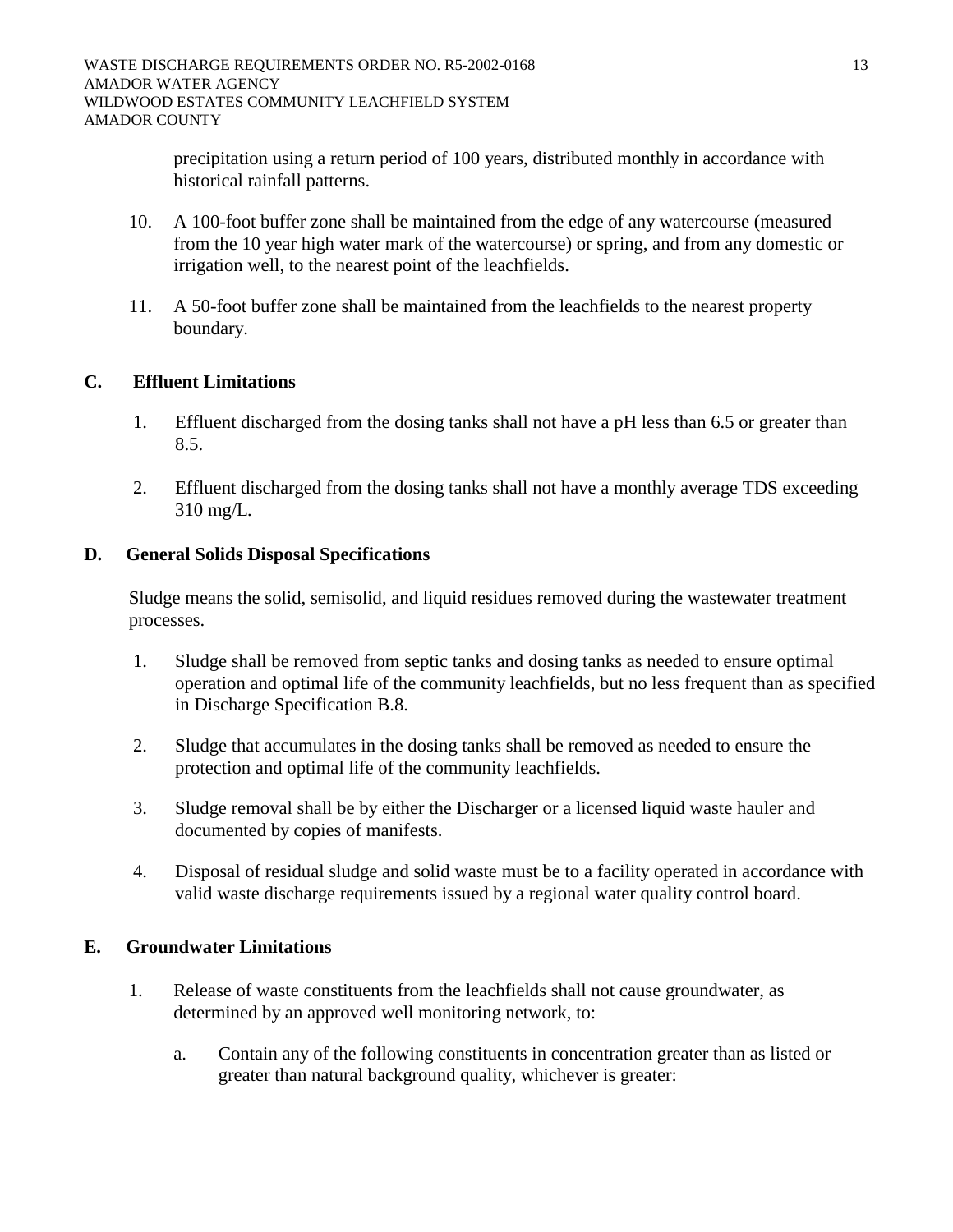| Constituent                         | Units        | Limitation    |
|-------------------------------------|--------------|---------------|
| <b>Total Coliform Organisms</b>     | $MPN/100$ mL | Less than 2.2 |
| Total Dissolved Solids <sup>a</sup> | mg/L         | 310           |
| <b>Total Nitrogen</b>               | mg/L         | 10            |

a. A cumulative impact limit that accounts for several dissolved constituents in addition to those listed here separately [e.g., alkalinity (carbonate and bicarbonate), calcium, hardness, phosphate, and potassium].

- b. Contain any constituent not identified in Groundwater Limitation E.1.a in concentrations greater than background quality (whether chemical, physical, biological, bacteriological, radiological, or some other property or characteristic).
- c. Exhibit a pH of less than 6.5 or greater than 8.5 pH units.
- d. Impart taste, odor, toxicity, or color that creates nuisance or impairs any beneficial use.

### **F. Provisions**

- 1. All of the following reports shall be submitted pursuant to Section 13267 of the California Water Code and shall be prepared by a registered professional as described by Provision F.3.
	- a. By **1 November 2002**, the Discharger shall submit and implement an Operation and Maintenance (O&M) Plan for the CLS. The O&M Plan shall instruct field personnel on how to manage the day-to-day discharge operations to comply with the terms and conditions of this Order and how to make field adjustments, as necessary, to optimize the effectiveness and life of the leachfields and preclude nuisance conditions (e.g., surfacing wastewater). It shall also include a troubleshooting flowchart with recommend remedial actions and a description of notification requirements. The O&M Plan shall address management of the CLS in sufficient detail to optimize compliance with this Order, and most particularly Discharge Specification B.8, including the following:
		- i. An inspection procedure for checking the integrity septic tanks.
		- ii. A description of the type, location, and procedure for calibration of the dose counter installed to comply with the Monitoring and Reporting Program.
		- iii. The procedures to be implemented to assure that wastewater is evenly distributed within the disposal trenches and wastewater will not be disposed of when the depth of wastewater in any trench exceeds 20 inches.

The Discharger shall ensure that an up-to-date O&M Plan is readily available to operating personnel at al times, and that personnel are familiar with it.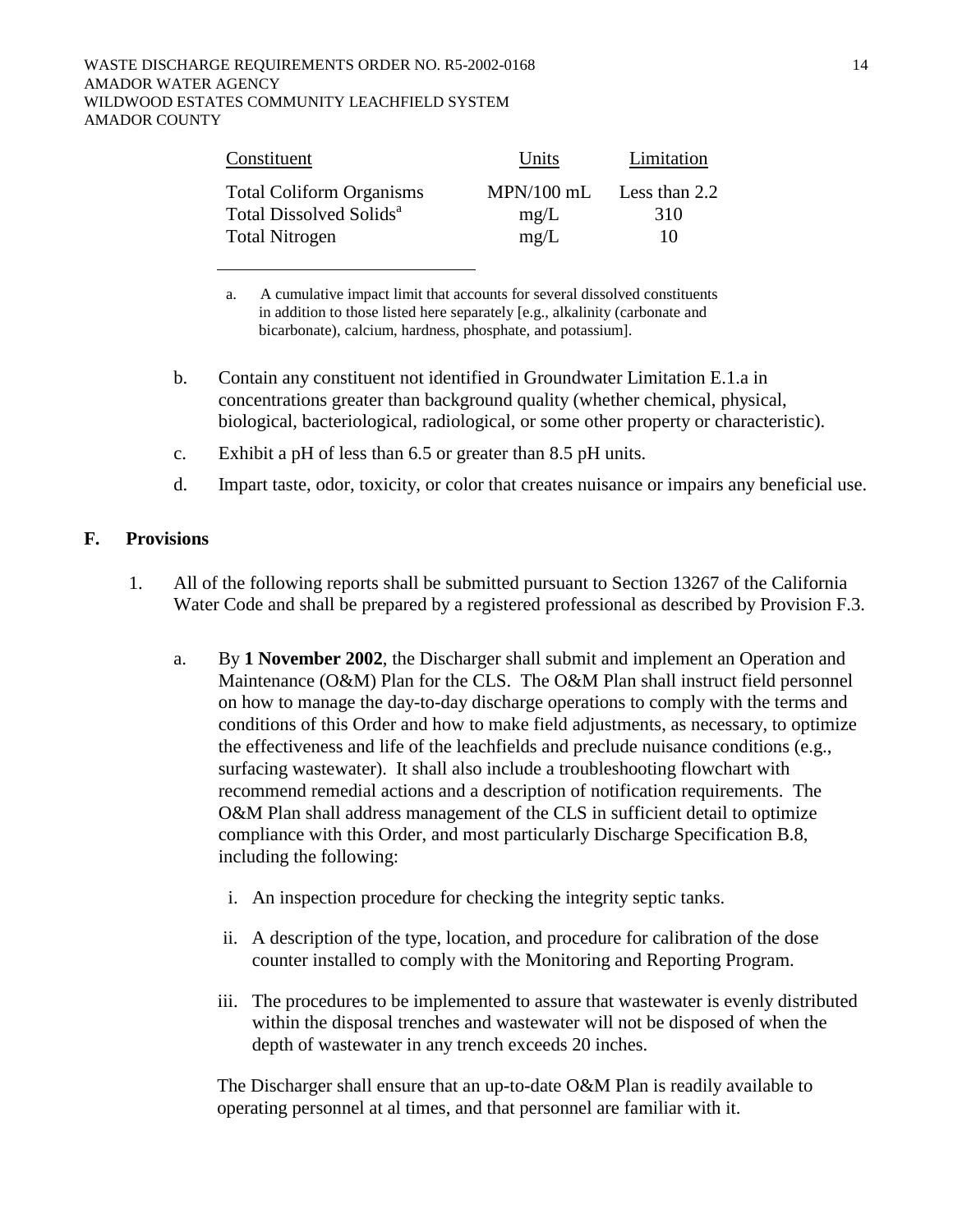- b. By **1 November 2002**, the Discharger shall submit an *Effluent Collection System Operation, Maintenance, Overflow Prevention, and Response Plan* (ECS Plan) that describes the actions designed to prevent or minimize the potential for overflows. The Discharger shall maintain the ECS Plan in an up-to-date condition and shall amend the ECS Plan whenever there is a change (e.g., in the design, construction, operation, or maintenance of the effluent collection system) that materially affects the potential for overflows, or whenever there is an overflow. The Discharger shall ensure that the upto-date ECS Plan is readily available to operating personnel at all times and that the personnel are familiar with it.
	- i. At a minimum, the operation and maintenance portion of the ECS Plan shall contain or describe the following:
		- *1.* Detailed maps of the effluent collection system, identifying air relief valves;
		- *2.* A detailed listing of elements to be inspected, a description of inspection procedures and inspection frequency, and sample inspection forms;
		- *3.* A schedule for routine inspection of all pipelines, valves, and other key system components. The inspection/testing program shall be designed to reveal problems that might lead to accidental spills and ensure that preventive maintenance is completed;
		- *4.* Provisions for repair or replacement of defective equipment.
	- ii. At a minimum, the overflow prevention and response portion of the ECS Plan shall contain or describe the following:
		- *1.* Identification of areas of the collection system that historically have overflowed and an evaluation of the cause of the overflow;
		- *2.* Maintenance activities that can be implemented to address the cause of the overflow and means to prevent future overflows;
		- *3.* Procedures for responding to overflows designed to minimize the volume of overflow that enters surface waters, and minimize the adverse effects of overflows on water quality and beneficial uses; and
		- *4.* Steps to be taken when an overflow or spill occurs, and procedures that will be implemented to ensure that all overflows and spills are properly identified, responded to and reported to appropriate agencies, and if necessary, the public.
- c. By **1 February 2003**, the Discharger shall submit a *Revenue Plan* that describes the costs associated with completing the Provisions of this Order and shows how the Discharger will finance each item. Should the Revenue Plan show that there are inadequate funds, the Discharger must also include an implementation schedule that shows how the Discharger will raise the necessary funds in time to comply with the appropriate due dates.
- d. **Within six months of approval** of the Revenue Plan by the Executive Officer, the Discharger shall submit evidence of adoption of the Revenue Plan.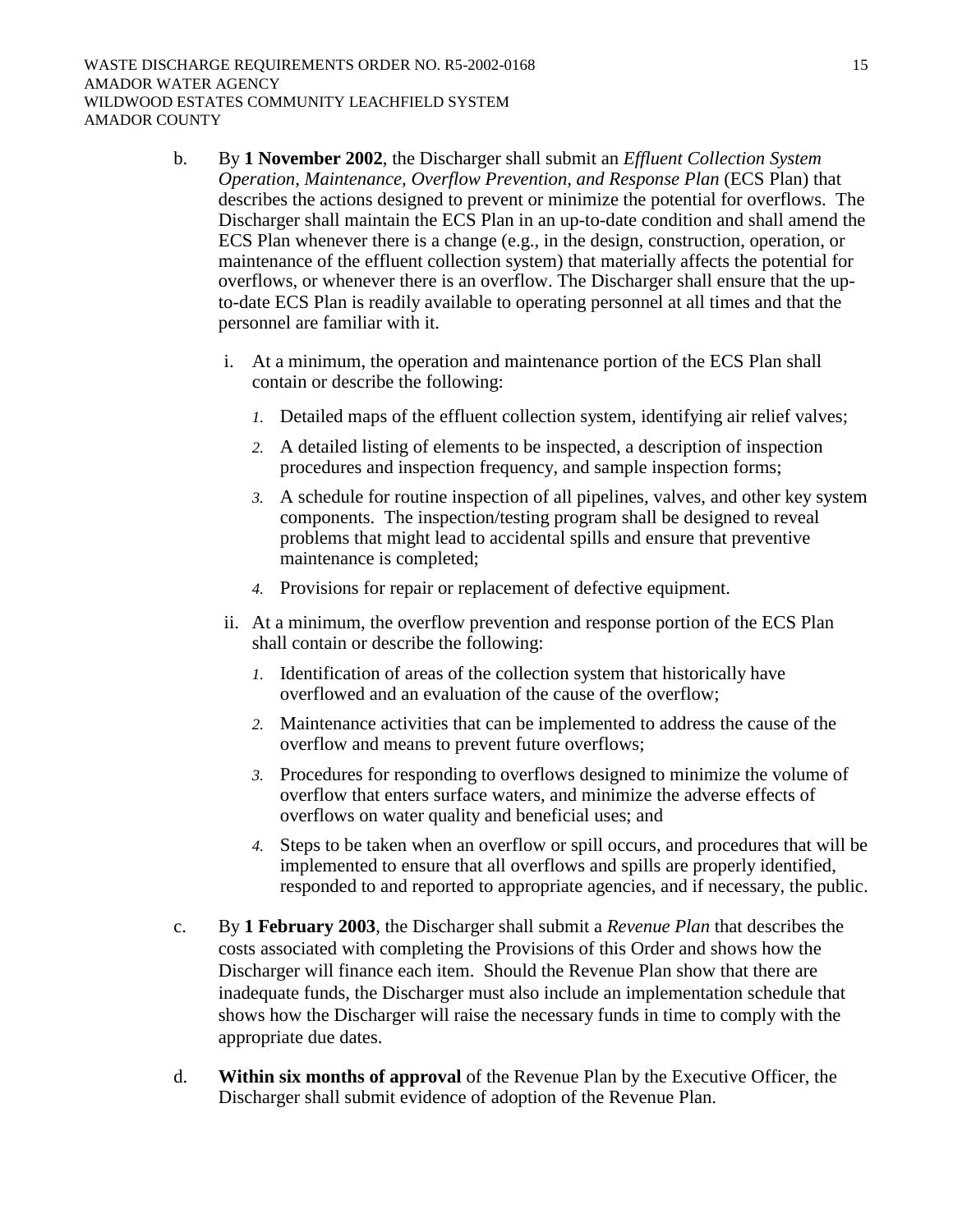## **GROUNDWATER EVALUATION**

- e. By **1 December 2002**, the Discharger shall submit a workplan for the characterization of groundwater quality affected by the leachfields. The workplan shall describe the installation of at least two groundwater monitoring wells to allow evaluation of the groundwater quality downgradient of the leachfield. Every monitoring well shall be constructed to yield representative samples from the uppermost layer of the uppermost water bearing zone and to comply with applicable well standards. The workplan shall be consistent with, and include the items listed in, the first section of Attachment C, "*Items to be Included in a Monitoring Well Installation Workplan and a Monitoring Well Installation Report of Results."*
- f. By **1 June 2003**, the Discharger shall submit a groundwater well installation report. The report shall be consistent with, and include the items listed in, the second section of Attachment C. The report shall clearly show that Discharger has the expertise and equipment necessary to collect groundwater samples. Alternatively, the report may describe the qualified consultant that the Discharger will use to collect groundwater samples.
- g. By **1 October 2004**, the Discharger shall submit a *Groundwater Quality Study Report*. For each groundwater monitoring parameter/constituent identified in the Monitoring and Reporting Program, the report shall present a summary of monitoring data from each monitoring well. Determination of groundwater quality shall be made using the methods described in Title 27, Section 20415(e)(10), and data from at least four consecutive quarterly (or more frequent) groundwater monitoring events.

# **ANTIDEGRADATION EVALUATION**

- h. If the *Groundwater Quality Study Report* shows that groundwater exceeds Groundwater Limitations, then within **120 days** of the Executive Officer's request the Discharger shall submit a technical report in the form of a *CLS Evaluation Report and Implementation Workplan.* The technical report shall include a comprehensive evaluation of treatment and control measures that address full mitigation of the source of the exceedance(s). The report shall describe treatment and control alternatives studied, the alternative(s) recommended for implementation, and any specific methods the Discharger proposes to monitor and assure continuous optimal performance, the source of funding, and proposed schedule for implementation. The recommended improvements and implementation schedule are subject to the Executive Officer's approval, but the schedule for full implementation shall be as short as practicable and not exceed two years unless specifically approved by the Regional Board.
- 2. Upon completion of tasks set forth in Provision F.1, the Regional Board shall consider the evidence provided and make a determination regarding whether the Discharger has justified continued discharge from the CLS as consistent with policy and the CWC or whether substantial evidence indicates continued discharge should not be permitted due to violated water quality objectives, impaired beneficial usews, contamination, or unreasonable degradation.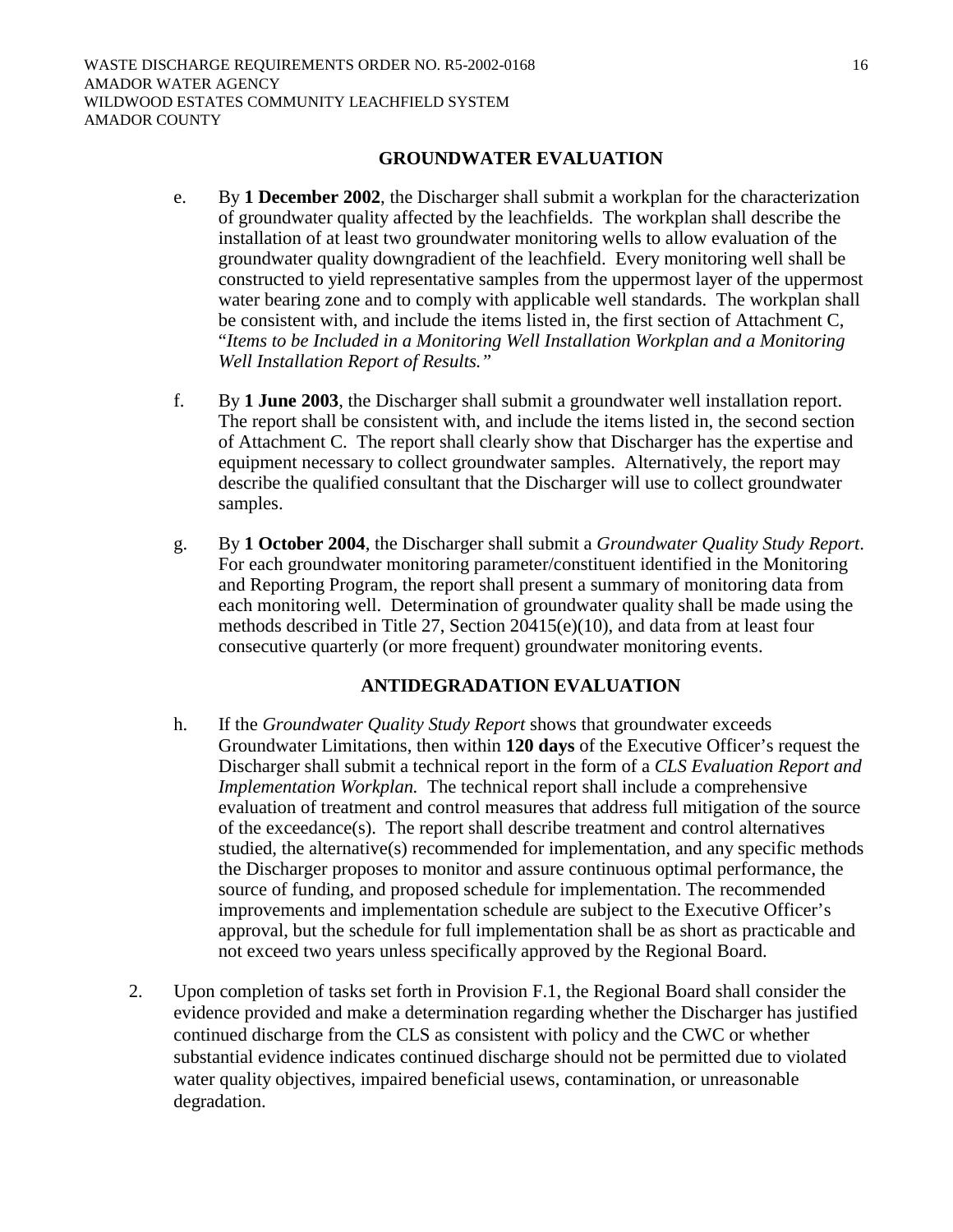- 3. In accordance with California Business and Professions Code sections 6735, 7835, and 7835.1, engineering and geologic evaluations and judgments shall be performed by or under the direction of registered professionals competent and proficient in the fields pertinent to the required activities. All technical reports specified herein that contain workplans for, that describe the conduct of investigations and studies, or that contain technical conclusions and recommendations concerning engineering and geology shall be prepared by or under the direction of appropriately qualified professional(s), even if not explicitly stated. Each technical report submitted by the Discharger shall contain a statement of qualifications of the responsible licensed professional(s) as well as the professional's signature and/or stamp of the seal.
- 4. The Discharger shall comply with the Monitoring and Reporting Program No. R5-2002-0168, which is part of this Order, and any revisions thereto as ordered by the Executive Officer. of the CLS in accordance with terms prescribed by this Order.
- 5. The Discharger shall comply with the "Standard Provisions and Reporting Requirements for Waste Discharge Requirements", dated 1 March 1991, which are attached hereto and made part of this Order by reference. This attachment and its individual paragraphs are commonly referenced as "Standard Provision(s)."
- 6. The Discharger shall use the best practicable treatment and control techniques, including proper operation and maintenance, to assure compliance with terms of this Order.
- 7. In event of overflow from the effluent collection system, the Discharger shall take all necessary remedial action to control and limit the volume of sewage discharged, and terminate the overflow as rapidly as possible. Necessary remedial actions may include, but are not limited to, the following:
	- a. Interception and rerouting of sewage flows around the collection line failure;
	- b. Vacuum truck recovery to the extent practical of sanitary sewer overflows and wash down water;
	- c. Use of portable aerators in surface waters where complete recovery of the spilled sewage is not feasible and severe oxygen depletion is expected; and
	- d. Cleanup of sewage-related debris at the overflow site;
	- e. Disinfection and posting of the area.
- 8. The Discharger shall report to the Regional Board any toxic chemical release data it reports to the State Emergency Response Commission within 15 days of reporting the data to the Commission pursuant to section 313 of the "Emergency Planning and Community Right to Know Act of 1986."
- 9. The Discharger shall not allow waste-free wastewater to be discharged into the wastewater collection, treatment, and disposal system. Waste-free wastewater means rainfall (roof